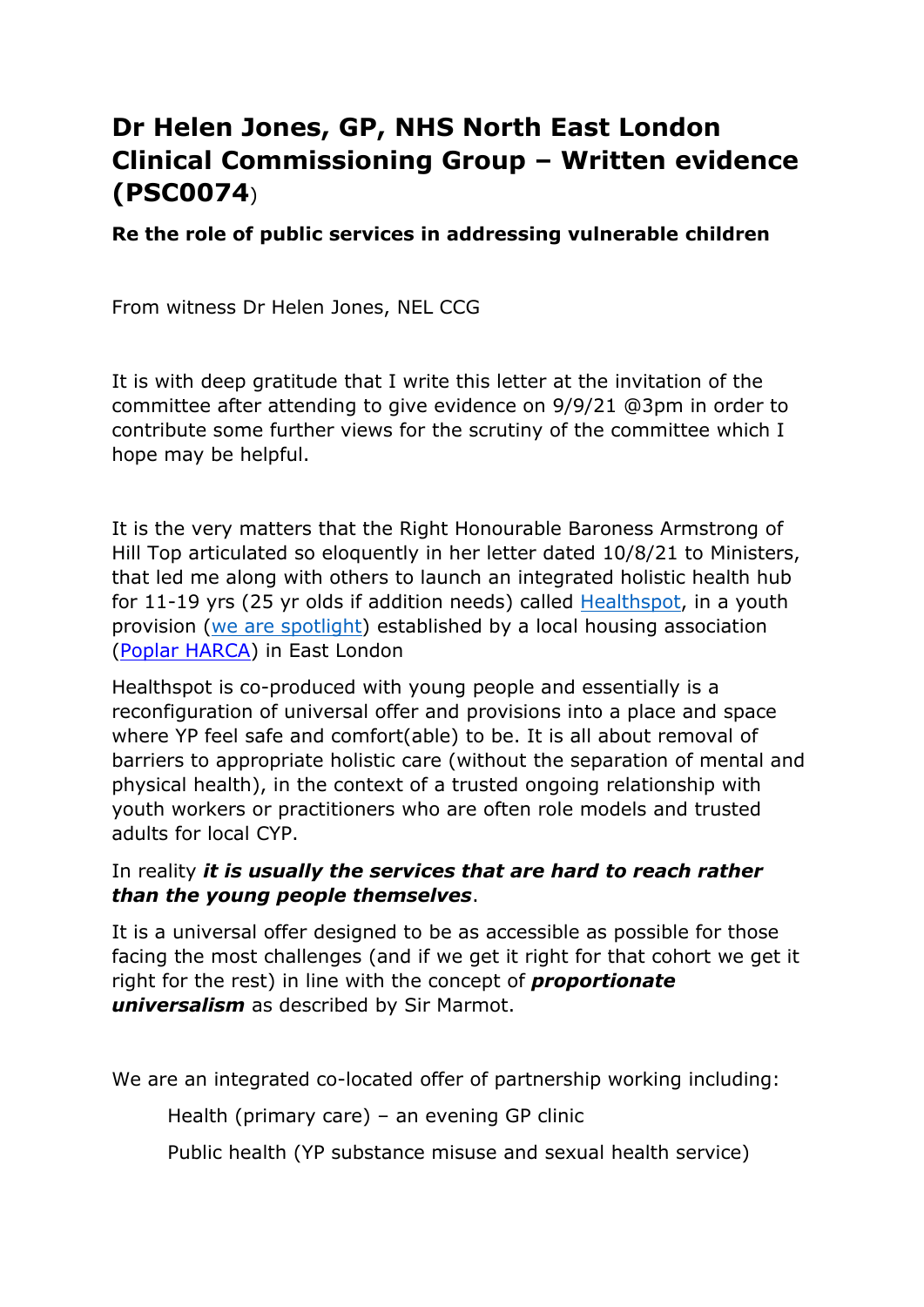Youth workers

Mental health counsellors (VSO)

Spotlight youth workers also currently run the local supporting families program with early help.

They have close working relationships with and deliver support in schools, with CJS, cSC, police, NSPCC, Barts Health, CAMHS, NSPCC, Safer London to name a few.

CAMHS and local Paediatricians are exploring delivery of elements of their service in the same space.

In the youth provision other partners are invited in to deliver a rich creative and active offer that the YP can access eg. Boxing England, Music studio, Dance, Arts studio and much more – like an enhanced in-house social prescribing offer.

It is in age/stage appropriate offer not dissimilar to sure start/childrens centres and the family hubs that are being proposed by yourselves.

It is not a new idea, it's not about creating something from scratch but about using local assets and joining forces. It embodies national narratives such as the public health response to youth violence (cross sector collaboration at local level) and the NHS LTP for CYP – youth friendly holistic services in the community.

# **Ongoing challenges**

# **Absense of commissioning structure for a truely integrated cross sector offer**

We started this with the hope that it could be replicated elsewhere locally and nationally. There is a lot of interest within primary care and other sectors to do something similar – I'm often asked how much it costs, who commissions it… however currently there is no commissioning structure for an integrated cross sector offer, which to my mind clearly reflects the fact that there is no single unifying national policy across sectors for vulnerable CYP.

Each of the organisations involved in the delivery of the integrated offer of Healthspot are separately commissioned, such that *each element is slave to a different commissioning cycle and timeframe*. The glue that holds us together is relationship, shared vision and the voice of the young people/ the duty we owe to them to meet them at their point of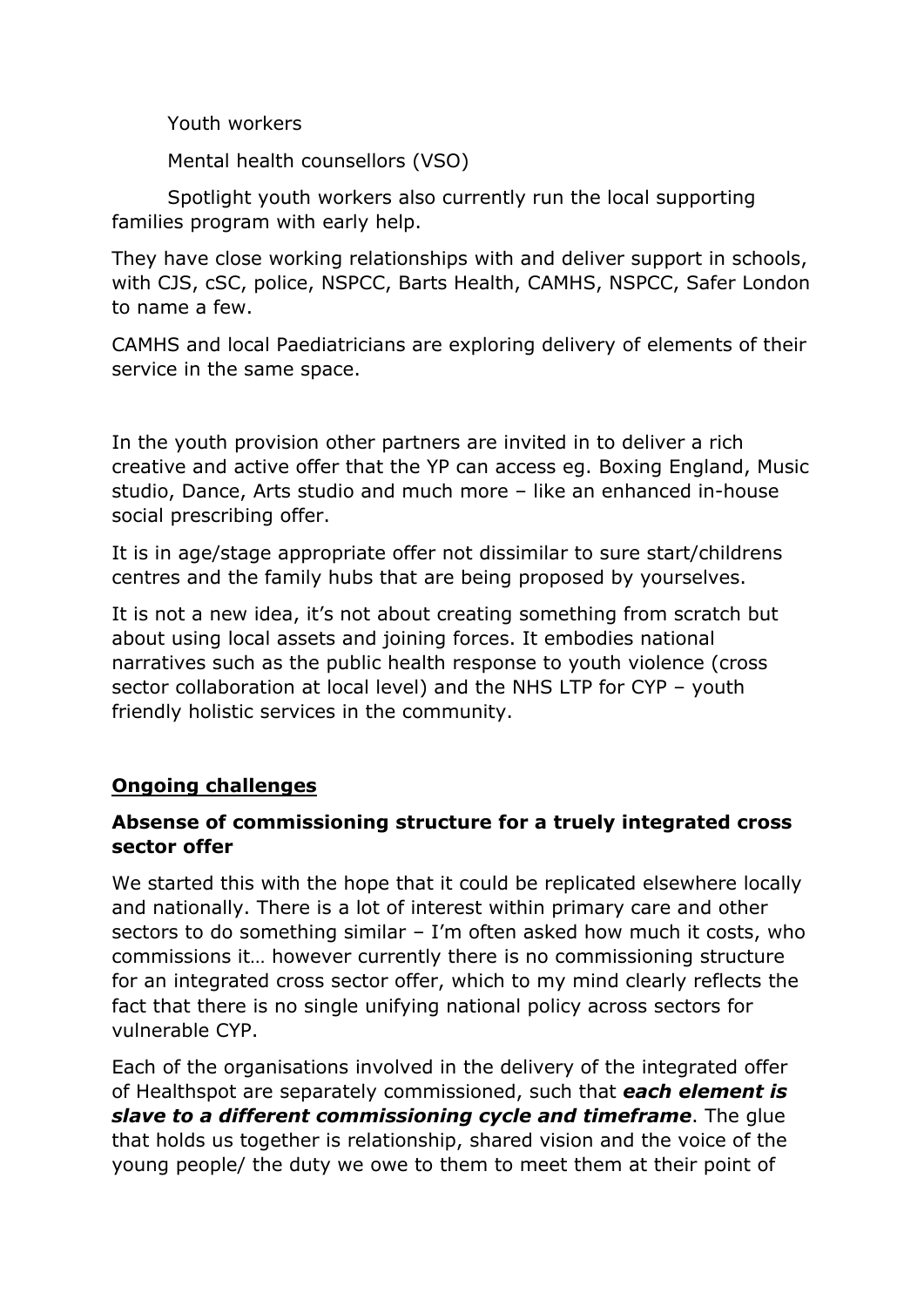need. As we discussed in the evidence session it has taken years of building relationships, lobbying and taking YP voice to commissioners and service leads in order to be where we are but the future is in no way certain, for instance:

#### **The GP element**:

currently is funded through *GP Forward View improving access to General Practice funds*, which was set up to enable CCGs to commission and fund additional capacity. The CCG currently commissions the local GP federation to deliver extended access hubs, with Healthspot one of a number of hubs. As of April 2022 this funding will flow direct to **PCNs (primary care networks)** for them to deliver extended access. We have strong evidence of the incredible value of the service, increasingly GP colleagues are referring in vulnerable YP who's needs don't fit criteria of current services or can't be met during a standard primary care offer.

We will fight to continue delivery, our hope is that PCNs will agree to sub contract Healthspot delivery as part of their extended access. But more than this we want to see the model replicated - we hope it will be a model for PCNs nationally to have a Healthspot equivalent as part of their extended access offer to patients. (personally i prefer the phrase *enhanced* access)

*How else we see PCNs supporting the vulnerable CYP work*…. PCNs currently do not have mandate from national level to address child vulnerability or prioritise CYP (beyond our statutory duties as per working together to safeguard children) as such there are no measures or outcomes requested in my understanding.

If there were national mandate this could unlock resource into more prevention and earlier intervention work in primary care – we would love to see an agreed portion of the monies disseminated to PCNs eg through the additional roles reimbursement scheme (ARRS) ring-fenced for vulnerable CYP – the *youth workers we work with are like enhanced social prescribers* (social prescribers can be resourced by the ARRS monies) – the added benefit being that they are already established in the community and can offer long term rather than targeted time limited support.

#### **The Youth work element**:

-Spotlight youth provision was until recently commissioned by the LA to deliver its youth contract – this has now changed due to recommissioning cycles and cuts. We are seeing a significant reduction in funding and numbers of youth workers... young people are losing their 'trusted adult'. Because Spotlight was created by HARCA, a housing association committed to talking social issues and inequalities, they will fund raise and prioritise the Healthspot work - but it's hard.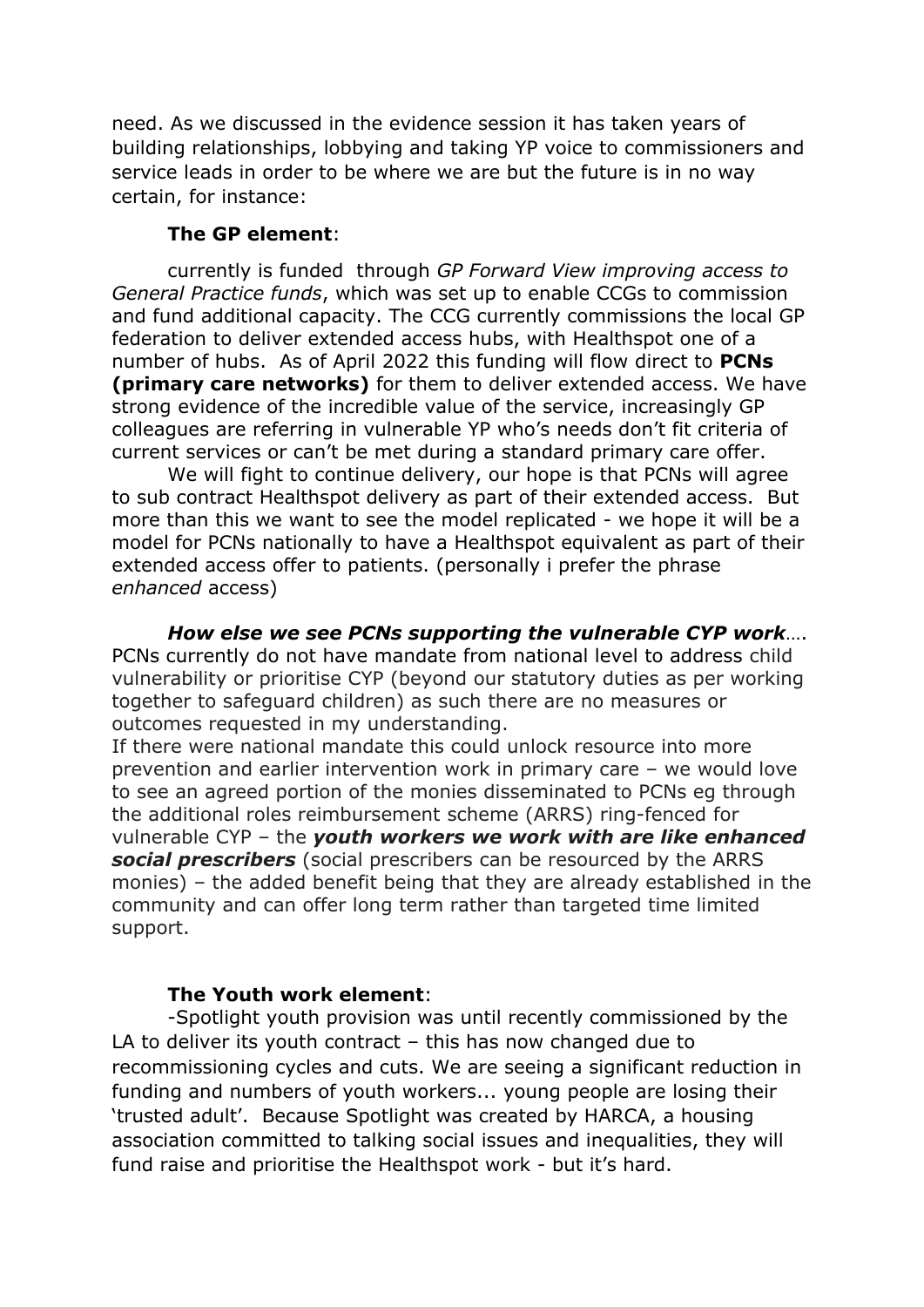# **Virtual Access Barriers**

With respect to the issues I mentioned re the virtual barriers under 18s here is [a](https://nhs-my.sharepoint.com/:w:/g/personal/helen_jones66_nhs_net/EZ75stJhTc1BtpgXehbCqMABkP4lBFVoinDgsHOsnNTD5Q) [paper](https://nhs-my.sharepoint.com/:w:/g/personal/helen_jones66_nhs_net/EZ75stJhTc1BtpgXehbCqMABkP4lBFVoinDgsHOsnNTD5Q) highlighting the challenges.

This issue became apparent at the start of lockdown as young people told us of the challenges and that they "weren't allowed" to access their own GP virtually to request an appointment. NSPCC have also shared data about the numbers of CYP they have supported who report difficulty with accessing health (not explicitly primary care). We have repeatedly raised the concerns at local and national level since that time but still with no change on the ground for YP which is unacceptable.

We have linked up with NHS Digital primary care/ NHSE colleagues to try to support overcoming the issues but ultimately the decision lies with PCNs and individual practices as to which product they chose to use – and there are many competing priorities influencing the choice. My fear is that the voice and rights of the YP will not be one of them.

# **Strategy**

This takes me to your question about my wishlist for the strategy!

In my opinion some of the following elements are key:

**Emphasis on our legal duties (as per the Health and Social Act) to remove barriers to and promote equity in access**– whether these be virtual access barriers to the front door of health (primary care) or ensuring CYP services are delivered in a place/space/time that are accessible/safe for CYP eg not in school hours when they can't come, not early in the morning for teenagers!, somewhere they feel welcomed and safe, put their phone number on their records and not their parents if that's what they want etc

### **That provision is holistic, integrated, wrapped around the YP with their voice central, on a needs basis rather than a diagnosis.** I

often see vulnerable YP who have a range of holistic health needs which either don't meet stringent inclusion criteria for services or that struggle to navigate a fragmented system which means they have multiple professionals involved – CAMHs, paeds, cSC, exploitation worker, mentor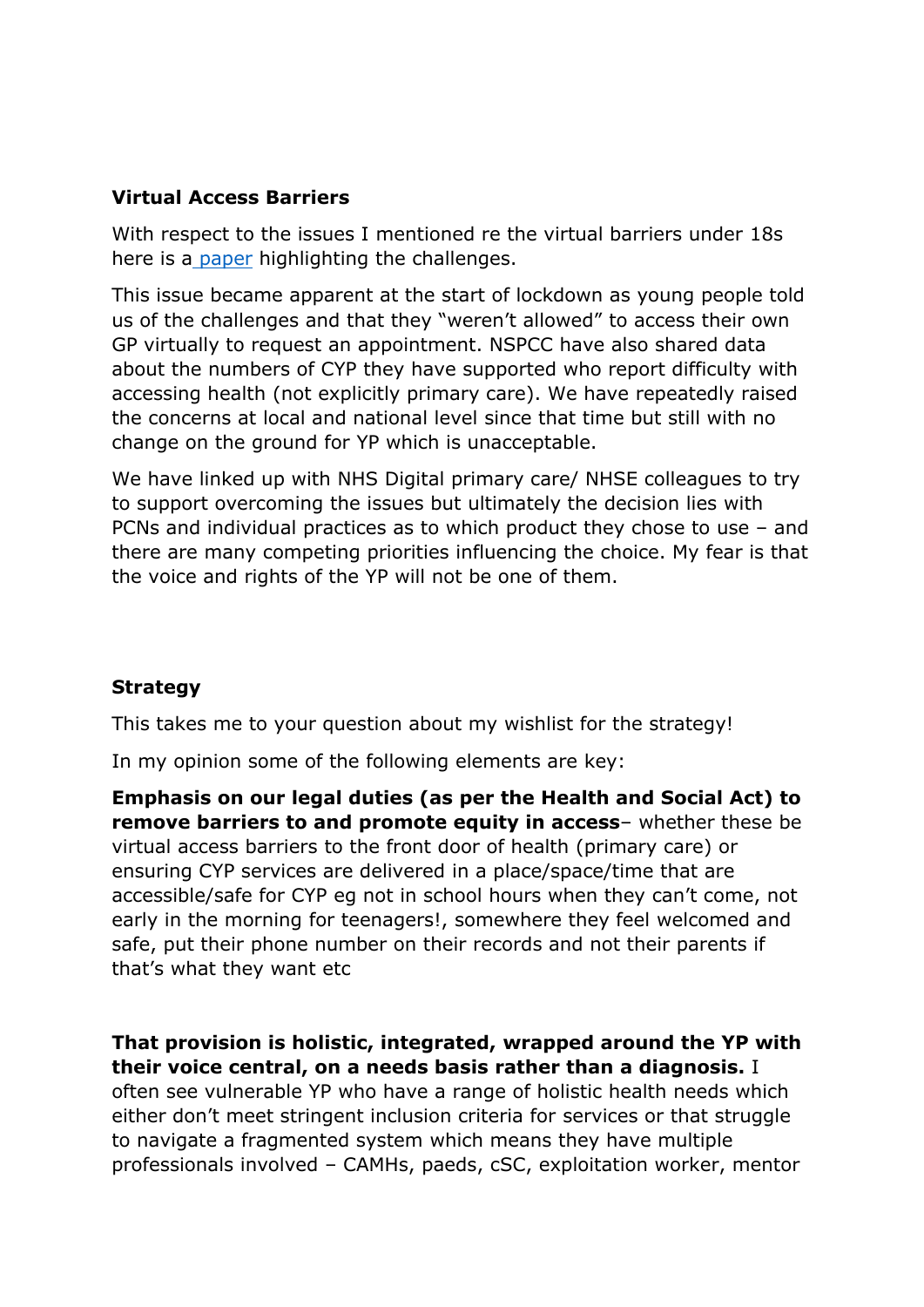at school, GP… they are asked to keep repeating their story (even when its traumatic), they therefore give up  $-$  "what's the pointing of saying it again nothing changes"

That the integrated offer

has **shared outcomes across the providers that are meaningful** for the CYP and families. I'm nervous of outcomes especially when talking about prevention and early intervention – these will need to be chosen well, too often we are slave to filling in irrelevant tick boxes. For us at healthspot we have used the voice of the YP (their feedback), captured powerful case studies and also collated metrics that reflect their vulnerability – like ACE scores. We also have had external evaluation from [AYPH](file:///C:/Users/joneshe/Downloads/Appendix%205-%20Health%20Spot%20Evaluation.pdf) . No one has asked us for these measures (but of course happy to share) but we have thought long and hard to try to collate measures that demonstrate value and effectiveness

#### is **funded from a shared pot/ commissioned from a single source**

is **appealing/attractive for CYP** (relates to access) – some of our most at risk YP will come to the centre because they can access eg boxing, dance, etc - the YW can then build relationship and the YP then opens up and is receptive to more specialist support

is navigated/supported by someone like a youth worker (ours receive additional health training) who is the golden thread. **Relationship with a trusted accessible advocate** is key – all YP should have a trusted adult in their lives

**uses local assets** that are already present – grassroot organisations with local knowledge who reflect the populations they are serving

is supported by an appropriate **training** package – so that all providers involved subscribe to a trauma informed/ ACE aware/ Rights of the child view and mode of delivery**.** (Happy to share resources we have used to upskill our youth workers)